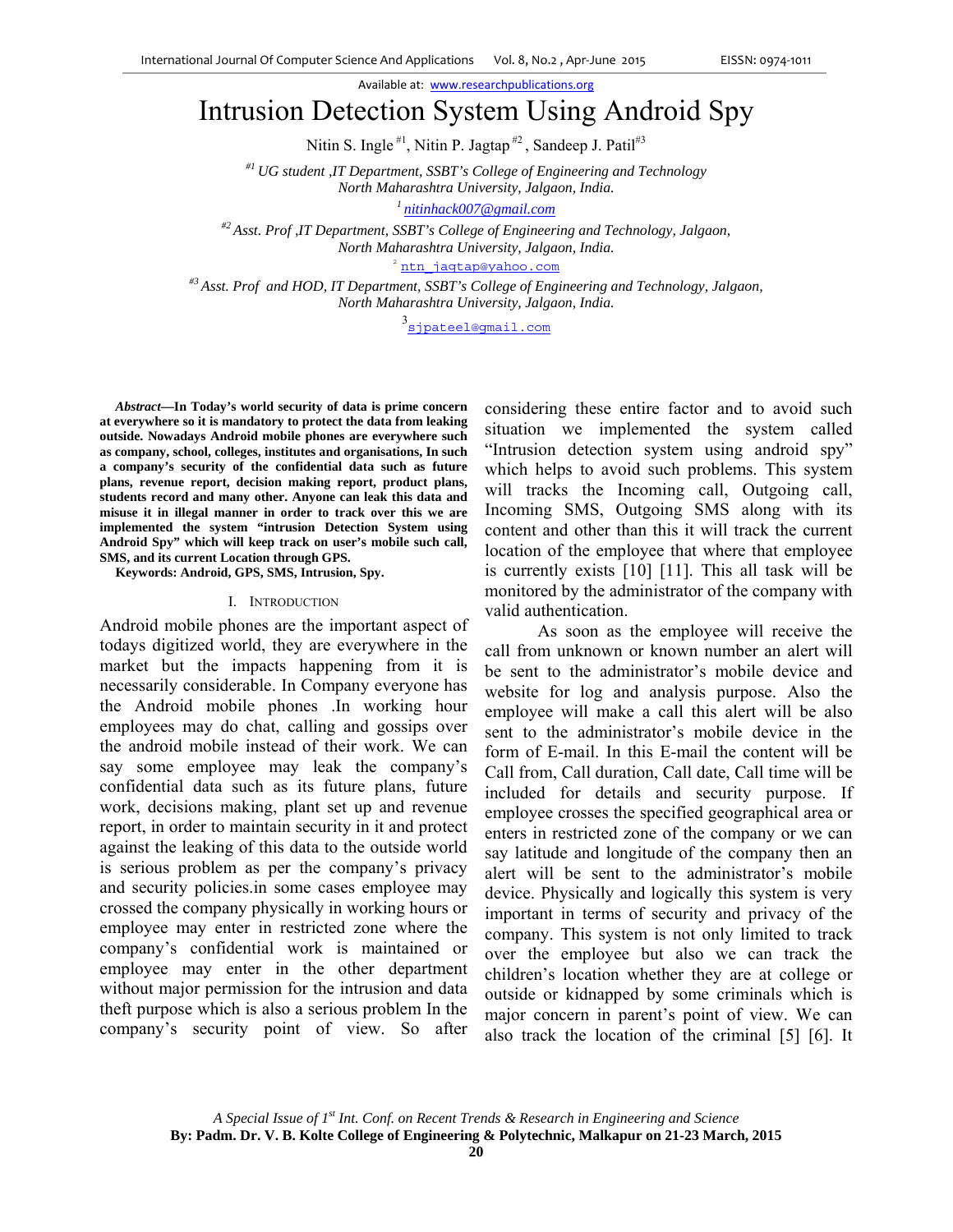### Available at: www.researchpublications.org

plays an important role in government organization to track over the suspicious person in the organization and administrator can easily track the employee's activity with their mobile phones i. e. what kind of data is coming to mobile and what kind of data is going from that mobile phones. So this system is very important in terms of security and privacy of the company, organization, college and institute.

### II. EXISTING APPROACH:

As per the survey which was conducted by various organizations, we have found that there is need to give a provision to track the employee's call, SMS, and current location but it all can be done over the Bluetooth technology and it has many of drawbacks.

There are some drawbacks of the existing system approach:

- 1. Less reliability
- 2. Less details of the calls , SMS, and Location
- 3. More in price
- 4. Platform dependent

5. Only one user can be track at a one time, if multiple user can call and SMS at a same time the system is unable to give efficiency and proper output it get hanged.

6. Bluetooth should be on of employee's mobile device

These drawbacks are overcome by our proposed system "Intrusion Detection System Using Android Spy" which is discussing in proposed approach.

### III. PROPOSED APPROACH:

We proposed the system called "Intrusion Detection System Using Android Spy". This will overcome the Bluetooth technology by wireless Wi-Fi technology. This system tracks the activity from employee's mobile phone and sent through Wi-Fi to the administrator. In our proposed system we are dealing and programming with the android operating system which provides the better programming flexibility [3]. "Intrusion Detection System Using Android Spy" provides more reliability, if many user call, SMS at a one time the system does not fails and provides proper output to the administrator in the form E-mail alert.

 In this system Incoming call, outgoing call, employee's current location can be tracked and sent to the administrator. For this we implemented the Android Spy which will be hidden in the employee's mobile phone and runs in the background and continuously sends the alert to the administrator from employee's mobile device [11]. If user crosses the company's premises say latitude and longitude then an alert will be sent to the admin with exact location, name, and mobile number of employee. For meeting these all services we proposed the system entitled "Intrusion Detection System Using Android Spy".

### IV.SYSTEM REQUIREMENTS

These are requirements to implement this system. Front-End: J2EE, JSP [1]. Back-End: MySQL [4]. RAM: 1 GB minimum Hard Disk: 40 GB minimum Mobile device: Running Android version 2.1 Open source software: Eclipse and Java [2].

## V. IMPLEMENTATION

Following figure shows the graphical representation of the "Intrusion Detection System Using Android Spy".



Fig. 1. Working and architecture of Intrusion Detection System Using Android Spy

*A Special Issue of 1st Int. Conf. on Recent Trends & Research in Engineering and Science*  **By: Padm. Dr. V. B. Kolte College of Engineering & Polytechnic, Malkapur on 21-23 March, 2015**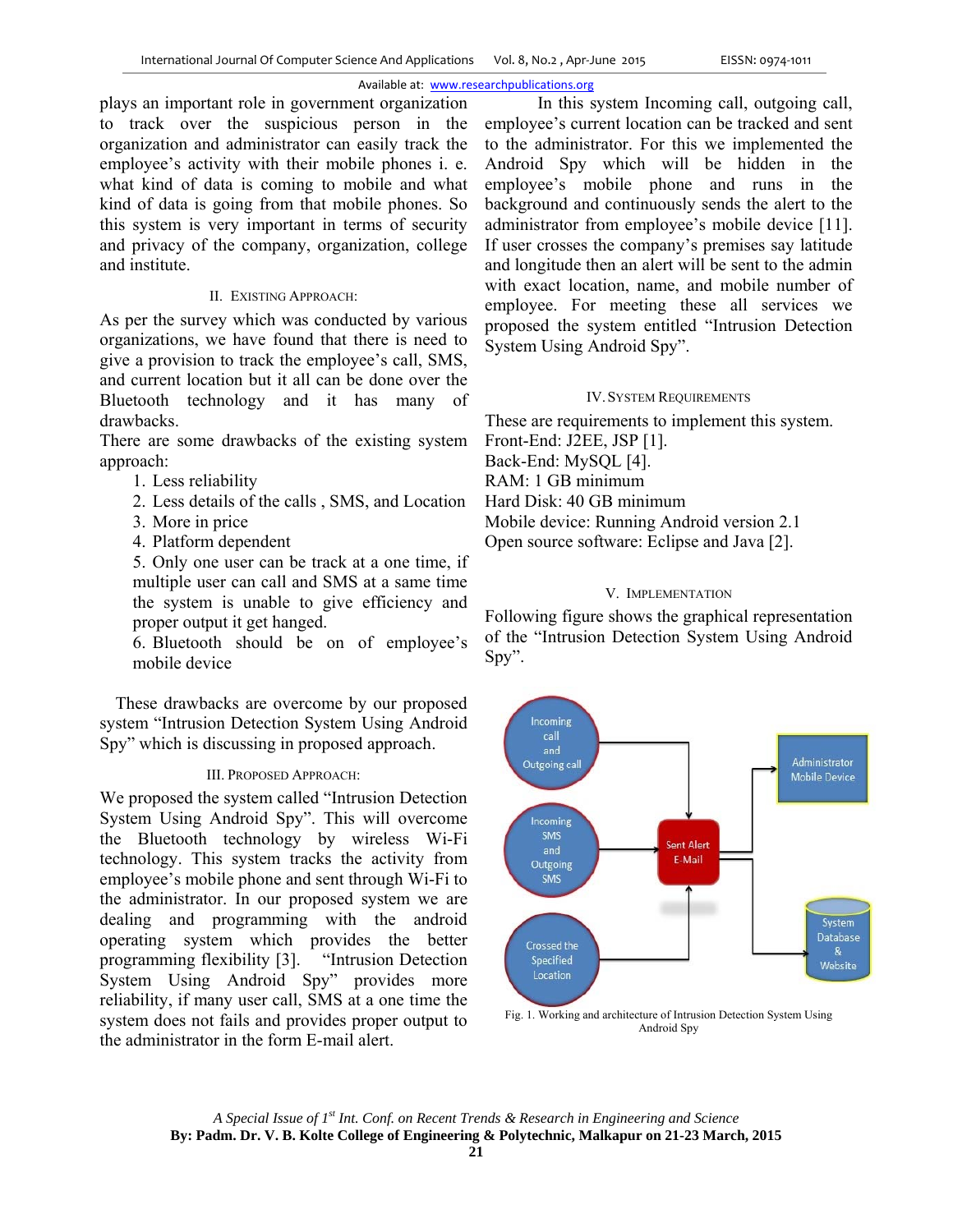### Available at: www.researchpublications.org

In this system we developed following modules

- 1. Android Spy
- 2. Tracking of employee call (Incoming and outgoing)
- 3. Tracking of employee SMS (Incoming and outgoing)
- 4. Tracking of employee SMS contents
- 5. Tracking of employee Current Location
- 6. E-mail alert

All these modules will keep track of the Call, SMS, and current Location of employee. In the (1) module we developed the android spy which will be installed in the user's mobile device which runs in the background activity on the android operating system. This android spy will keep tracks on the ongoing activity in the mobile device so far and sent an alert of call, SMS, and location of employee to the specified website address and E-mail.

In (2) module the tracking of call can be done using (1) module in which caller number, call time, call duration, call date will be tracked and sent to the administrator's mobile device. This will be really beneficial for the company is the suspicious and repeated caller number is found then action can be taken against that particular employee if he found intruder, simultaneously logs will be maintained on the website server.

In (3) and (4) module tracking of SMS of employees can be done using (1) module in which incoming SMS, Outgoing SMS and in addition to that what kind content in that SMS is? And is that a right number? This type of analysis can be done and as soon as the SMS sent or received by the employee's android mobile phone an alert with above information will be sent to the administrator. If the SMS content found confidential the further action will be taken against the employee.

In (5) module tracking of employee's current location can be done. If employee crosses the specified geographical area or restricted zone of the company an alert will be sent to the administrator's mobile phone and also on the website, this is really helpful from which employees will not crossed the geographical area of the company.

In (6) module an alert will be received by the administrator using (1) module and also the logs will be maintained in the centralized web server of the company for analysis and security purpose.

For implementing the above six module we required following permission from Android programming such as

- 1. android.permission.READ\_SMS
- 2. android.permission.WRITE\_SMS
- 3. android.permission.RECEIVE\_SMS
- 4. android.permission.SEND\_SMS
- 5. android.permission.CALL\_PHONE
- 6. android.permission.READ\_PHONE\_STAT E
- 7. android.permission.INTERNET

8. android.permission.ACCESS\_FINE\_LOCA TION

9. android.permission.RECEIVE\_BOOT\_CO MPLETED

10. android.permission.READ\_CONTACTS

11. android.permission.ACCESS\_NETWORK\_ STATE

12. android.permission.ACCESS\_COARSE\_L **OCATION** 

After including this permission in AndroidManifest.xml we will able to get the all alerts regarding call, SMS, and Location of the employee [3] [10].

### VI.RESULT AND DISCUSSION

We found the following results after implementing this system.

*A Special Issue of 1st Int. Conf. on Recent Trends & Research in Engineering and Science*  **By: Padm. Dr. V. B. Kolte College of Engineering & Polytechnic, Malkapur on 21-23 March, 2015**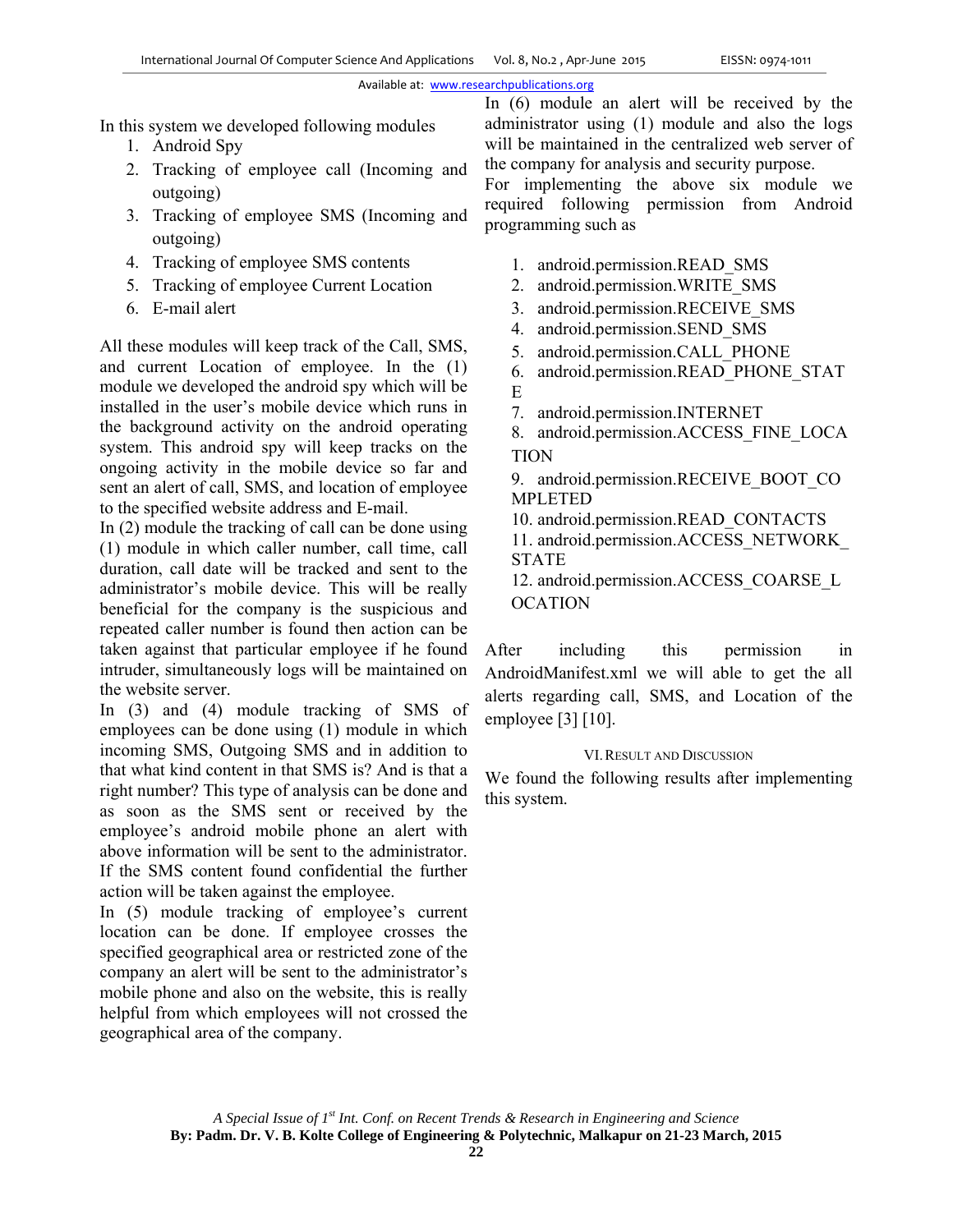

Fig . 2. Android Spy Main activity

This is our main activity showing hello world which will keep track of the call, SMS, and current location of the employee. This .apk file will be installed in employee's android mobile phones and its permission will be hidden to the user. This spy will send the all status as an alert to the administrator's mobile phone.



Fig. 3 Result of tracked Incoming call as an alert to the admin

This fig 3 is an alert received by the admin when user has an incoming call on his mobile phone. Similarly when user will make call an alert will be sent to the administrator's mobile with its complete

> *A Special Issue of 1st Int. Conf. on Recent Trends & Research in Engineering and Science*  **By: Padm. Dr. V. B. Kolte College of Engineering & Polytechnic, Malkapur on 21-23 March, 2015**

details such as shown above employee's number, department, call from, Time, and Call duration. This all information will be maintained to the server also that admin can logged into server and check also if he failed to receive an alert from an employee.

This fig 4 is an alert received by the admin when user has an incoming SMS on his mobile phone.

This fig 5 is an alert received by the admin when user has an outgoing SMS on his mobile phone.

 In this way alert can be received by the administrator through which intrusion can be stopped and we can easily find the suspicious one in the company.



Fig. 4. Result of tracked incoming SMS as an alert to the admin